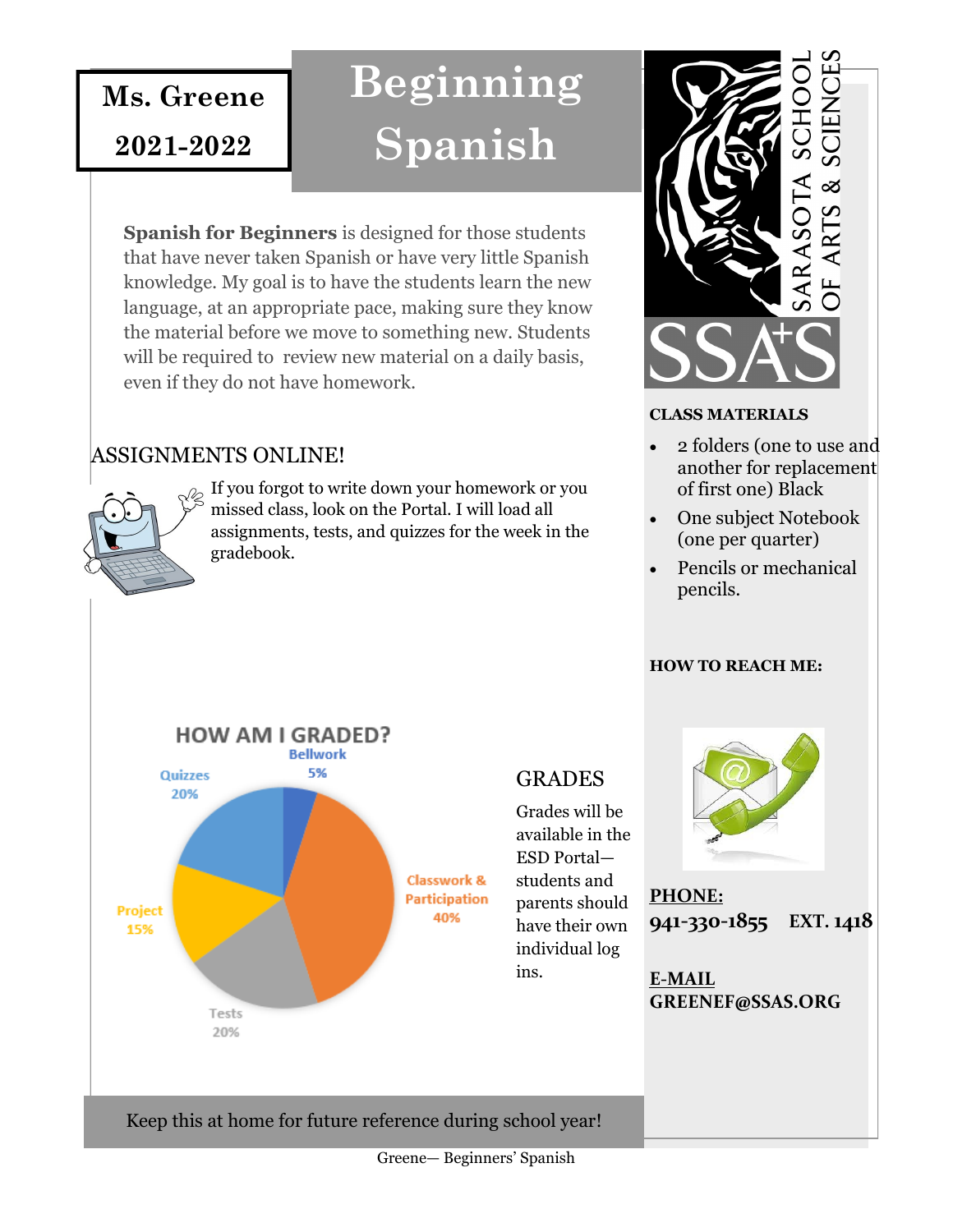# **Spanish Textbook—Español**

TEXTBOOK: Santillana, USA

- All necessary information from the text book by unit will be posted on TEAMS (under Files & click Classroom material)
- Additional material will be provided as needed.



# *Engage, Enlighten, Empower*

# MAKE UP WORK

The student has one school day to make up work for each school day excused absence (day for a day). For example, the student is out for 4 school days then the student has 4 school days to turn in the make- up work. Work can be made up for excused absences, out-of- school suspension, religious holidays, and excused tardies.

Planned trips and holidays may not apply—try to do make up work BEFORE your trip. Remember to email the principal for approval of trips.

Long term projects and tests scheduled before the absence do NOT apply. Students will sit for a

# LATE WORK

Students must turn in work when it is due so that they do not lose points. They will be accepted, however for at least 50% before the quarter ends. Plagiarism or copying will result in a zero and a detention.

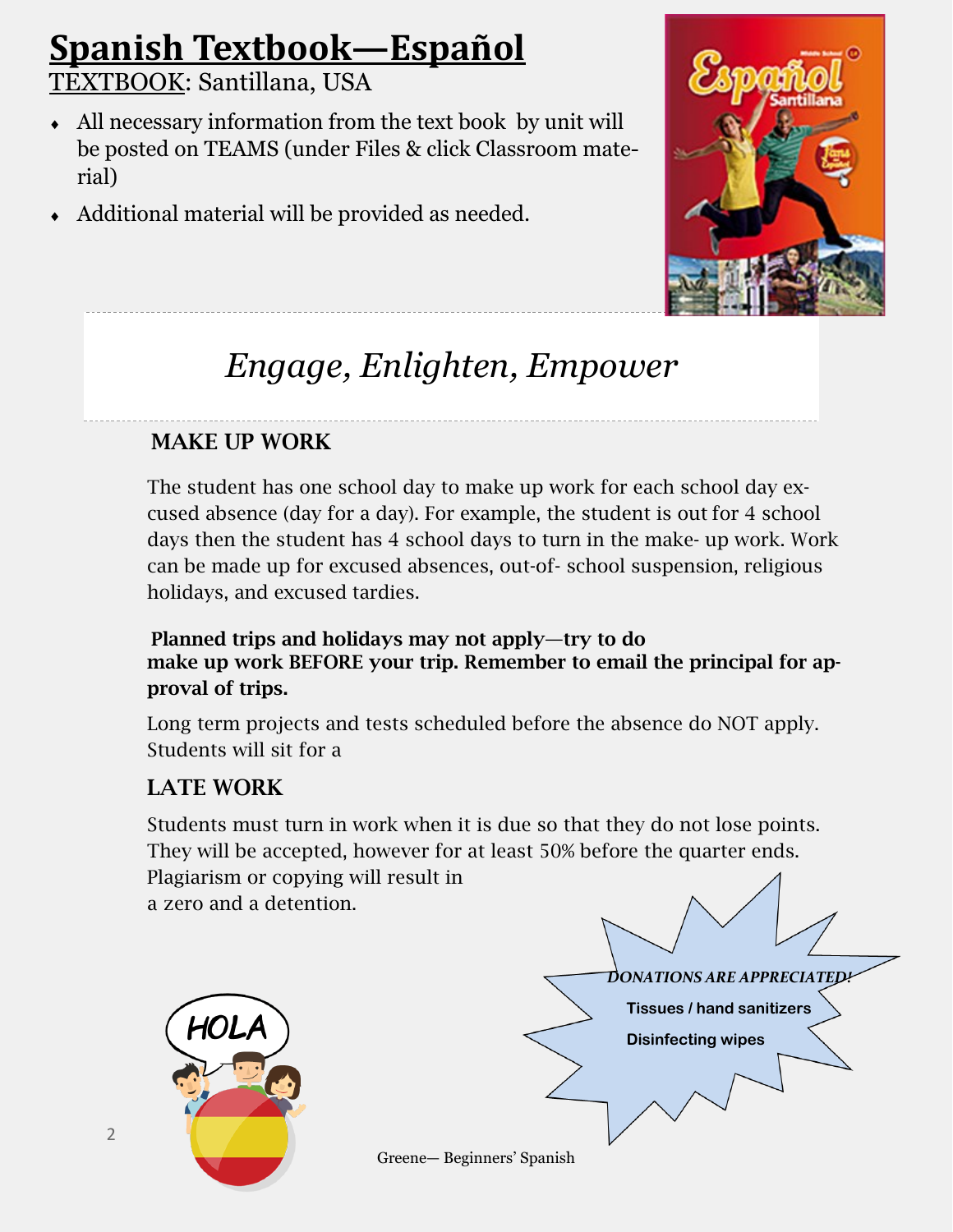# **YEAR PLAN 2020-2021**

#### **FIRST QUARTER**

- Procedures, rules, and discipline plan.
- Introduction to "Santillana Textbook".
- Spanish Speaking countries.
- Spanish alphabet and pronunciations
- Greetings, introductions, good-byes, and courtesy expressions
- The classroom, classroom-related articles, & common classroom phrases.
- Asking questions with short answers
- Days, Dates, and school schedules.
- Time and Seasons
- Reasons to learn Spanish / Spanish Speaking Strategies to learn Spanish
- One project/ two tests / Three or more quizzes

#### **SECOND QUARTER**

- Mexican culture Unit 1
- Subject Pronouns
- $\bullet$  The verb "to be" (ser)
- Frequently used adjectives
- Family members vocabulary
- $\triangleleft$  The verb to have (tener)
- Possessive adjectives
- $\leftrightarrow$  Physical characteristics, feelings expressions.
- One project/ two tests / Three or more quizzes



#### *THIRD QUARTER*

- Puerto Rican culture Unit 2
- Parts of the house/apartment and furniture.
- Definitive and indefinitive articles
- The verb *"estar*" and "*haber"*
- Words to express location of people & things
- Daily chores
- ◆ One project/ two tests / three or more quizzes
- Regular –ar, -er, and –ir ending verbs
- Pastimes and/or hobbies.
- useful expressions when shopping
- Stem changing verbs e>ie and o>ue
- $\bullet$  The verb to go and the verb to like
- To express location of objects / demonstrative adjectives
- To make comparisons
- One project/ two tests / Three or more quizzes

#### *FOURTH QUARTER*

- Guatemalan culture Unit 3
- Stores in a shopping center/clothing/ footwear vocabulary.
- Characteristics of clothing and footwear/
- One project/ two tests / Three or more quizzes
- Stem changing verbs (e->ie)
- The verb ir (to go)
- $\triangleleft$  The verb gustar (to like)
- Demonstrative adjectives and pronouns
- Make comparisons with demonstrative adjectives
- Stem changing verb (o->ue)
- One project/ two tests / Three or more quizzes

*\* Sometimes more or less time is required on different lessons-During Florida State Testing regular schedule will be modified.*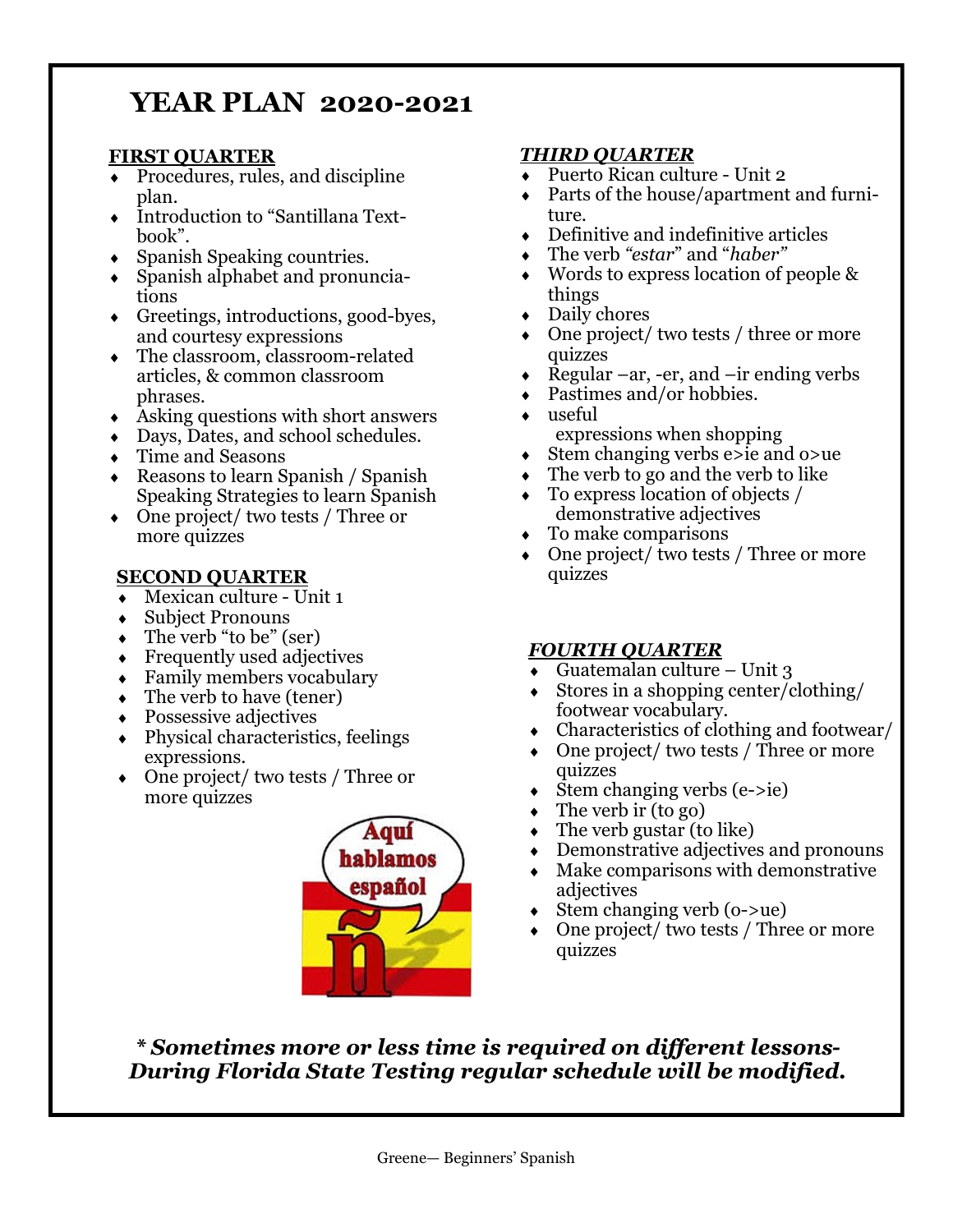

### **PROCEDURES, PROCEDURES, PROCEDURES**

- Enter class quietly and sit in your assigned seat.
- Put all required materials on your desk.
- Write your homework in your agenda book.
- Begin bellwork.
- Wait for further instructions from your teacher.
- Do not pack up early, the teacher will dismiss you.



# **RULES & CONSEQUENCES**

#### **Rules**

- Show respect to teachers, students, and other's property.
- Respect vourself
- Follow all directions.
- Raise your hand to be called upon.

#### **Consequences**

- 1. Warning (silent look or verbal)
- 2. Write the Rules (Three times)
- 3. Behavior Essay with contact home
- 4. Detention with contact home
- 5. County Referral

# **Did you write your name** on your paper?

| First Name Last Name |        |
|----------------------|--------|
|                      | Períod |
| Assígnment Title     | Date   |
|                      |        |
|                      |        |

## **RESTROOM/ POTTY / TOILET**

#### **How to Leave the Classroom**

- Students will ask permission to go to the bathroom and wait for teacher's approval.
- Only one student will leave the classroom at a time.
- Leave quietly with the pass/ agenda.